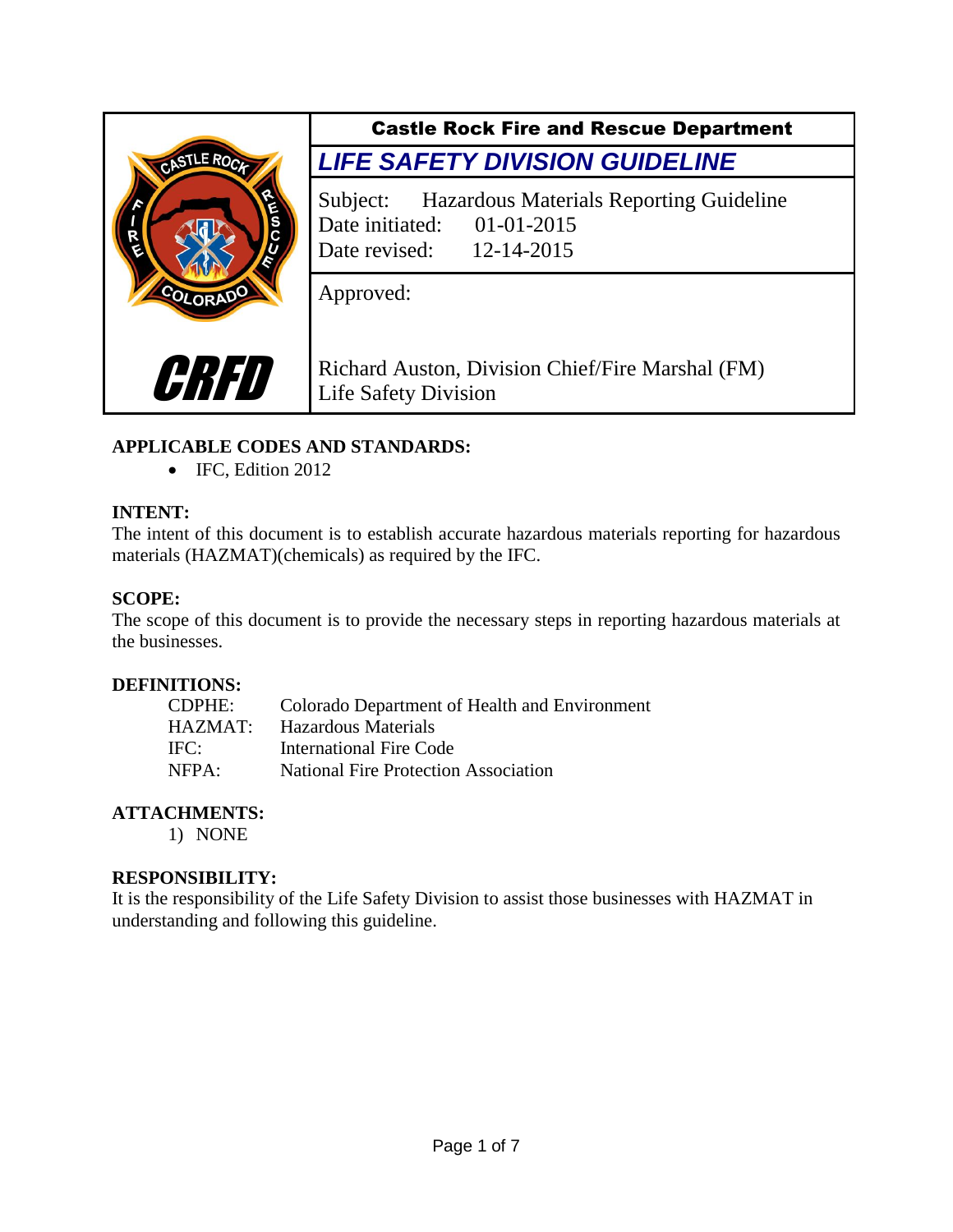## **CODE BACKGROUND:**

Facilities within Castle Rock Fire and Rescue Department's (CRFD) jurisdiction containing certain quantities and types of hazardous materials (chemicals) are required to report to the Hazardous Materials Reporting WEB site that is managed by the Arapahoe/Douglas County HAZMAT Response Team and Douglas County Sheriff's Office. The HAZMAT reporting application can be accessed at:

#### https://apps.douglas.co.us/apps/hazmat

This reporting information is used to aid emergency personnel responding to a facility during a fire, chemicals release, or exposure involving hazardous materials. The information is also used by CRFD to aid in determining whether your facility is in compliance with the International Fire Code (IFC).

#### **INITIAL COMPLIANCE STEPS:**

The following steps must be taken by all facilities that have hazardous materials (chemicals) and are subject to inspection by the fire department and other regulatory agencies:

- 1) Complete a detailed inventory of ALL chemicals present at the facility. The inventory should include the following:
	- a. The general location of the chemicals (ie: warehouse, storage, use, etc);
	- b. The MAXIMUM amount ever anticipated on site;
	- c. Container type (ie: drum, bottle, bag, etc).
- 2) Collect Safety Data Sheets (SDS) for each chemical present;
	- a. SDS were previously referred to as Material Safety Data Sheets (MSDS), and are required for each chemical at the facility;
	- b. SDS's can be obtained from the supplier, and are often available off the WEB;
	- c. The SDS's must be organized and placed in an approved location where they are accessible to responders and workers at ALL times.
- 3) Determine the National Fire Protection Association (NFPA) 704 or Hazardous Materials Identification System (HMIS) ratings for each chemical;
	- a. These are often listed on the SDS and may also be on the packaging label of the chemicals;
	- b. This labeling tool is an excellent tool for your employee training to aid the workers in understanding the hazards the chemicals pose in their work environment.

**NOTE**: The collection and availability of the SDS for each chemical is a requirement the Federal, State and Local laws, OSHA regulations, and the IFC. These SDS **must** be accessible at all times, must be made available to employees, responders and the community upon request.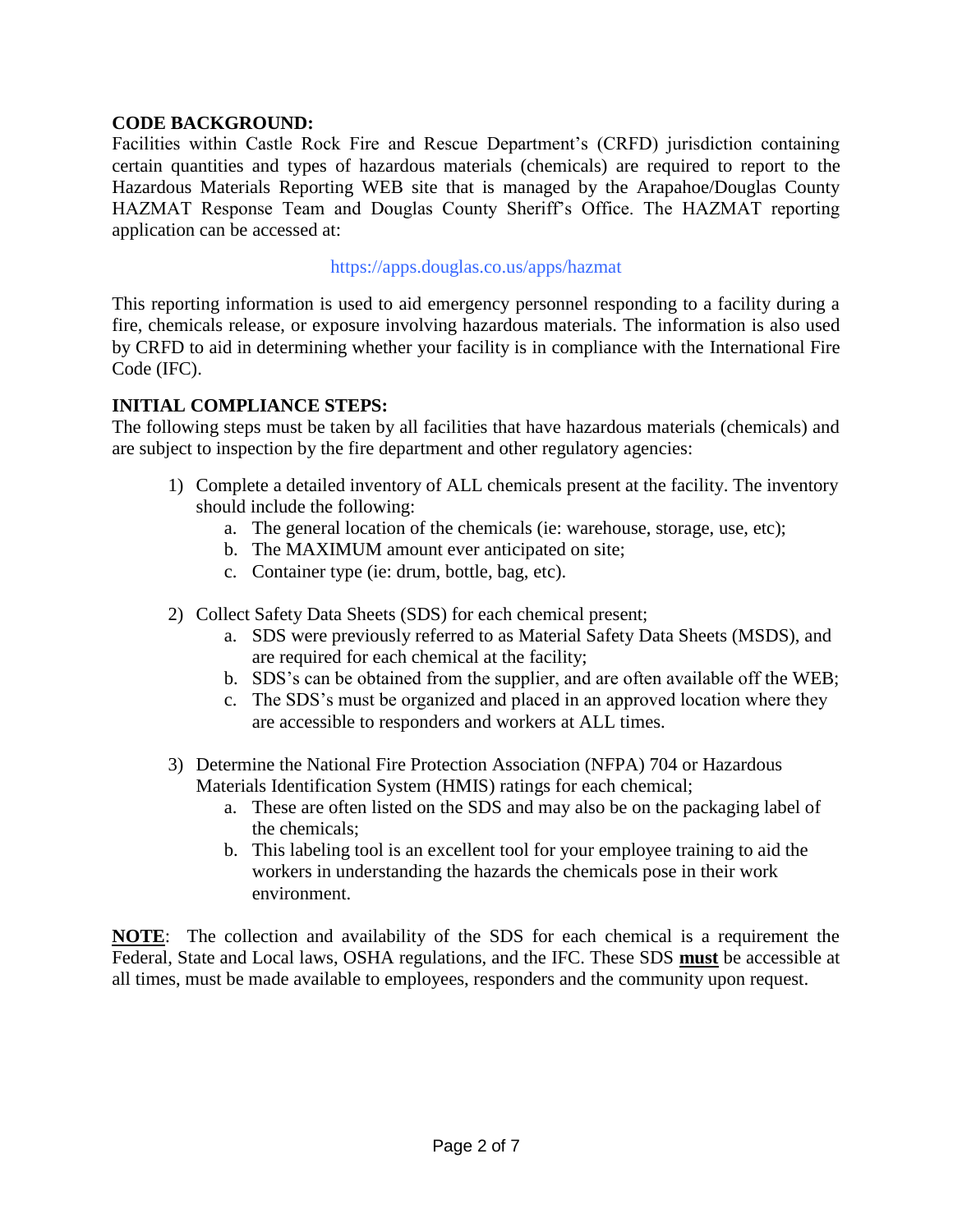# **SECONDARY COMPLIANCE STEPS:**

Once the INITIAL COMPLIANCE STEPS noted above have been completed the facility needs to evaluate the chemicals they utilize and determine the following:

- 1) Determine if the chemicals identified in the inventory are utilized in the processes at the facility:
	- a. If the answer is NO: they should be properly disposed of in accordance with Federal, State, and Local regulations, and disposal manifests should be retained for the required time frames.
	- b. If the answer is YES: the following must be completed.
- 2) Evaluate the SDS to determine the following:
	- a. If there are any special storage, use or handling procedures that are recommended by the manufacturer of the chemicals.
		- i. These procedures should be implemented to reduce the potential of an incident or exposure.
	- b. If there are any specific manufacturer recommendations pertaining to Personal Protective Equipment (PPE) that must be utilized by workers or those handling or exposed to the chemicals.
		- i. If there are special PPE requirements these should be implemented to reduce the potential of an exposure or workers compensation claim.
- 3) Complete training to the workers on the following:
	- a. Train the employees on the location and information contained in the SDS's;
	- b. Train the workers on any special storage, use or handling procedures pertaining to the chemicals they use or may be exposed to;
	- c. Train the workers on any required PPE that must be used;
	- d. Train the workers on emergency procedures that must be followed in the event of an exposure, spill or leak of the chemicals;
	- e. Train the workers on the NFPA 704 or HMIS labeling system, which can be used as a quick assessment of the Health, Fire, Reactivity and Other hazards the chemical may pose. Each container in the facility should display the NFPA 704 or HMIS label information.
		- i. The NFPA or HMIS rating / hazard table should be posted in the workplace for workers to become familiar with the hazard ratings.
		- ii. See the attached NFPA 704 labeling table attached.
	- f. Maintain employee / employer signed training records for the workers for the required 30 years.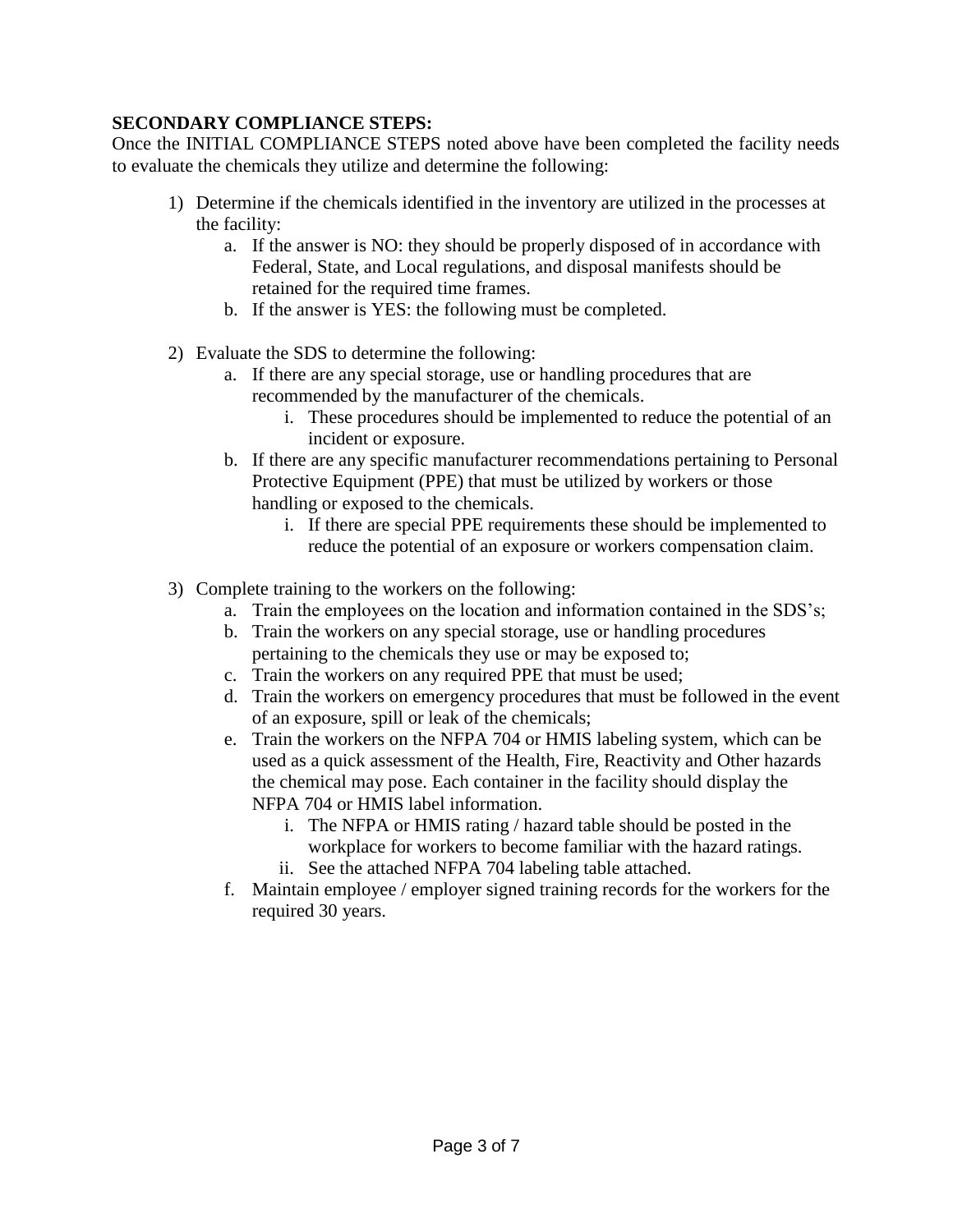# **COUNTY HAZMAT REPORTING COMPLIANCE STEPS:**

In conjunction with the INITIAL and SECONDARY COMPLIANCE STEPS noted above, the facility needs to evaluate the chemicals they utilize and determine the following:

- 1) Determine the hazard classifications of the chemicals. These hazard classifications can be determined by carefully reading the SDS information and comparing it to the attached HAZARD CLASSIFICATION / REPORTABLE QUANTITIES TABLE.
	- a. Some chemicals may exist in several hazard classifications (ie: Flammable Liquid, Corrosive, Oxidizer).
- 2) Once the hazard classification(s) have been determined the following need to be completed:
	- a. Determine if the MAXIMUM amount of the chemical anticipated to exist at the facility at any time EXCEEDS the reportable amounts shown in the HAZARD CLASSIFICATION / REPORTABLE QUANTITIES TABLE, if they EXCEED the amount they must be reported on the Hazardous Materials Reporting WEB site.

<https://apps.douglas.co.us/apps/hazmat>

b. If the MAXIMUM amount of the chemical anticipated to exist at the facility at any time DO NOT EXCEED the reportable amounts shown in the HAZARD CLASSIFICATION / REPORTABLE QUANTITIES, they do NOT need to be reported on the WEB site, however all the requirements in the INITIAL and SECONDAY COMPLIANCE STEPS must still be maintained and updated on an annual basis.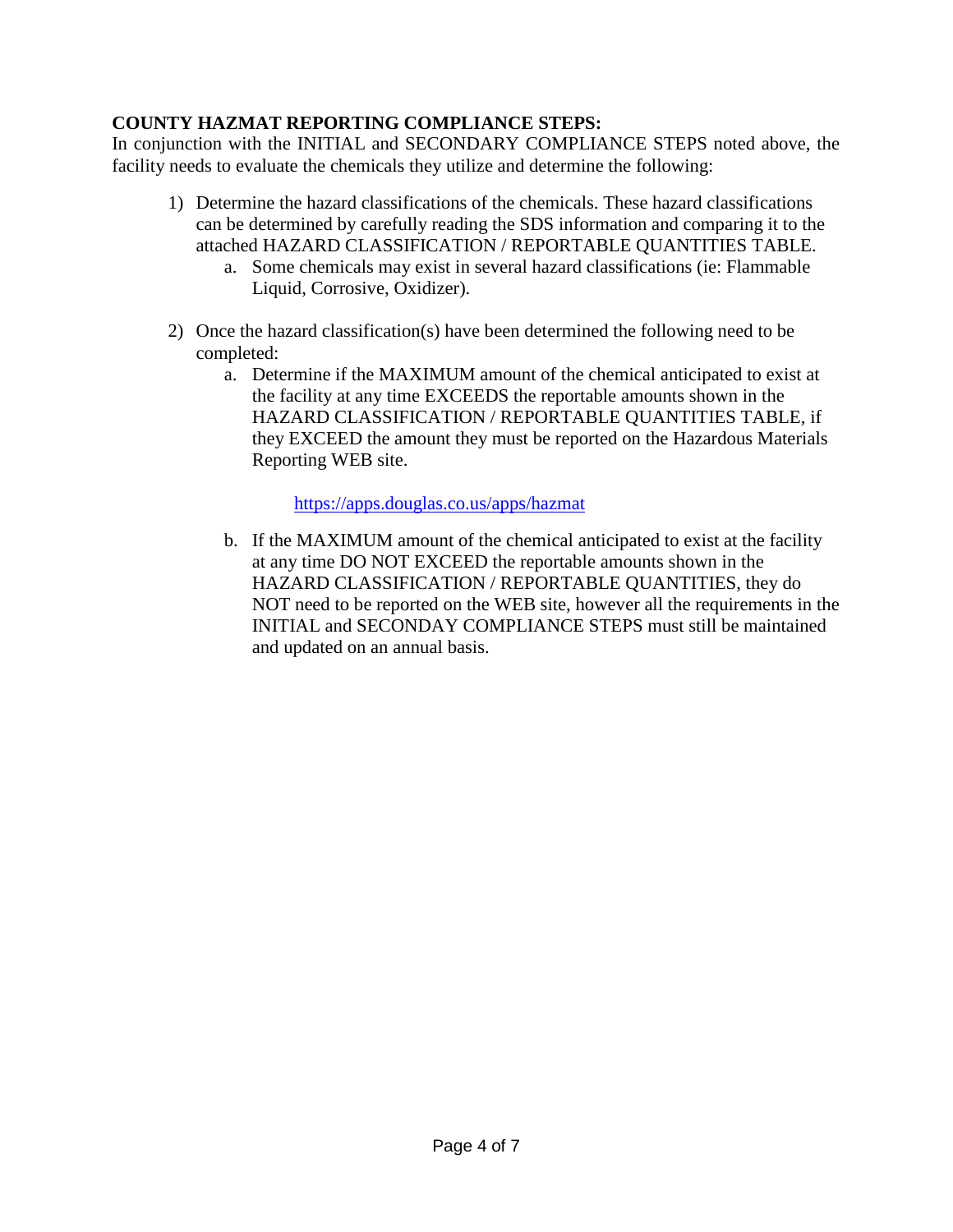## **ACCESSING THE COUNTY HAZMAT REPORTING WEB SITE:**

If you are reporting for the FIRST time on the WEB site you will be required to establish and register a NEW facility and add a System Administrator and Emergency Contacts. Once the facility is established an email will be sent to the fire department to approve the facility. Once approved you will receive an email notification and the chemical reporting can begin.

If your business has been through this process before but can't log in now, please follow these steps:

1. Confirm whether you still need to report by comparing the quantities of hazardous materials in use and/or storage at your facility to the thresholds in the HAZARD CLASSIFICATION / REPORTABLE QUANTITIES table. If you maintain inventories below the thresholds, you are not required to report and the fire inspector will verify this information during inspections.

2. If you are required to report but no longer have access to your account, provide your fire inspector with the name and email address of the person you would like to be your account manager. This information must either be submitted on company letterhead or gathered by the inspector in person at the business.

3. When the fire inspector has entered the new account manager's information into the web application, a system-generated email will be sent to them. They should follow the instructions provided in that email to re-establish a password and gain access to the application. Please make sure they retain the user name and password for future use.

4. Your account manager will then be able to log in, view the information for accuracy, update as needed, and submit the information for approval.

5. You're done! A representative of CRFD will review the information you enter and may contact you for clarification about certain hazardous materials or scheduling an inspection of your facility.

If the hazardous materials you keep in use and/or storage change, please log in and update the information as often as necessary. You will also receive periodic reminders from the system to check the accuracy of the information you originally entered.

If you ever have questions or concerns related to the use and storage of hazardous materials, please contact our office for assistance. Thank you for your cooperation in keeping us informed about hazardous materials in our community!

Contact us at any time via email at:

FPO@crgov.com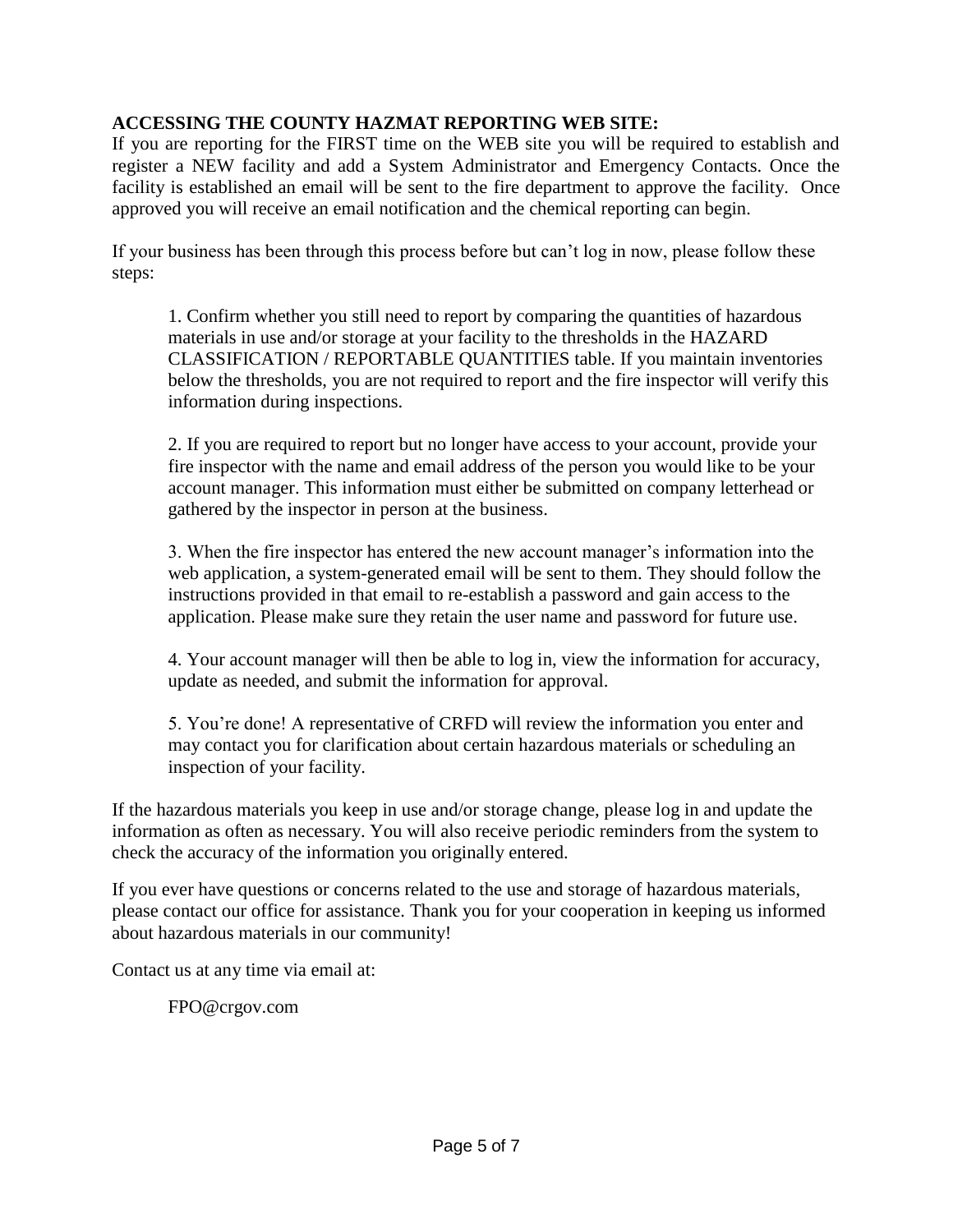# **HAZARD CLASSIFICATION / REPORTABLE QUANTITIES TABLE:**

| <b>HAZARD CLASS (1)</b>                                                                                                                       | <b>REPORTABLE AMOUNT (1)</b>                                                                                                                                                                                                                        | <b>TYPICAL NFPA 704 or</b><br>HMIS rating (3)                                                                          |
|-----------------------------------------------------------------------------------------------------------------------------------------------|-----------------------------------------------------------------------------------------------------------------------------------------------------------------------------------------------------------------------------------------------------|------------------------------------------------------------------------------------------------------------------------|
| <b>AEROSOLS</b><br>(Typically found in 11 or 14 oz<br>cans)                                                                                   | 500 pounds (greater than 500 cans of Aerosols) (1 oz =<br>$.0626$ lb)                                                                                                                                                                               | Flammability = $4$                                                                                                     |
| <b>COMPRESSED GASES</b><br>(Found in cylinders or tanks at<br>high pressures)<br>-173.2 cf in a 20 pound cyl<br>-346.4 cf in a 40 pound cyl   | Corrosive Gas = 200 cubic feet<br>Flammable Gas = 200 cubic feet<br><b>Highly Toxic Gas = ANY AMOUNT</b><br>Inert Gas = 6,000 cubic feet<br>Oxidizing (Oxygen) = 504 cubic feet                                                                     | Other = $COR$<br>Flammability = $3$ or 4<br>Health = $3$ or 4<br>Health = $0$ or 1<br>Other = $OXY$<br><b>READ SDS</b> |
| <b>CORROSIVES LIQUIDS</b>                                                                                                                     | <b>Pyrophoric Gas = ANY AMOUNT</b><br>Toxic Gas = ANY AMOUNT<br>Corrosive Liquids = 55 gallons<br>Corrosive Solids = 1000 pounds                                                                                                                    | Health = $1$ or $2$<br>Other = $COR$                                                                                   |
| <b>CRYOGENIC LIQUIDS</b><br>(Found in special tanks and are<br>stored at temperatures in the<br>range of -230 deg F)                          | Flammable = $1$ gallon<br>Inert = $60$ gallons<br>Oxidizing (Liquid Oxygen) = 10 gallons<br>Physical or Health Hazard = ANY AMOUNT                                                                                                                  | Flammability = $3$ or 4<br>Other = CRY<br>Other = OXY or CRY<br>Health = $0, 1, 2, 3, 4$                               |
| <b>COMBUSTIBLE LIQUIDS</b><br>(Combustible liquids have FLASH<br>points at or above 100 degreesF.<br>(look for the Flash Point in the<br>SDS) | -Class II (Flash point between 100-140 degF)<br>-Class IIIA (Flash Point 140-200 degF)<br>-Class IIIB (Flash Point greater than 200 degF)<br><b>REPORTABLE AMOUNTS:</b><br><b>GREATER THAN 120 gallons</b>                                          | Flammability = $1$ or $2$                                                                                              |
| <b>EXPLOSIVES</b>                                                                                                                             | ANY AMOUNT OF EXPLOSIVES MUST BE REPORTED<br>-Including fireworks in any amount<br>-Small arms ammunition / primers >10,000<br>-Black powder in amounts greater than 20 pounds                                                                      | Flammability = $3$ or 4                                                                                                |
| <b>FLAMMABLE LIQUIDS</b><br>(Flammable liquids have FLASH<br>points at or below 100 degreesF.<br>(look for the Flash Point in the<br>SDS)     | -Class 1A (Flash point <73 deg / Boiling <100)<br>-Class 1B (Flash point <73 deg / Boiling >100)<br>-Class 1C (Flash point 73-100 deg)<br><b>REPORTABLE AMOUNTS:</b><br>Class $1A = 30$ gallons or greater<br>Class 1B or 1C 120 gallons or greater | Flammability = $3$ or 4                                                                                                |
| <b>HIGHLY TOXIC Materials (2)</b><br>(Includes chemicals defined by<br>the EPA as Extremely Hazardous<br>Substances (EHS)                     | Read the HEALTH section of the SDS to determine the<br>health hazards<br><b>REPORTABLE AMOUNT:</b><br>ANY AMOUNT MUST BE REPORTED                                                                                                                   | Health = $3$ or 4                                                                                                      |
| <b>OXIDIZING MATERIALS</b><br>(Oxidizers react violently when<br>heated or when they contact<br>other chemicals)                              | LIQUIDS (gallons) SOLIDS (pounds)<br>Class 4 Oxidizer = ANY AMOUNT<br>Class 3 Oxidizer = 1 gallon / 10 pounds<br>Class 2 Oxidizer = 10 gallons / 100 pounds<br>Class 1 Oxidizer = 55 gallons / 500 pounds                                           | Other = $OXY$<br>Reactivity = $4$<br>Reactivity $= 3$<br>Reactivity $= 2$<br>Reactivity = $1$                          |